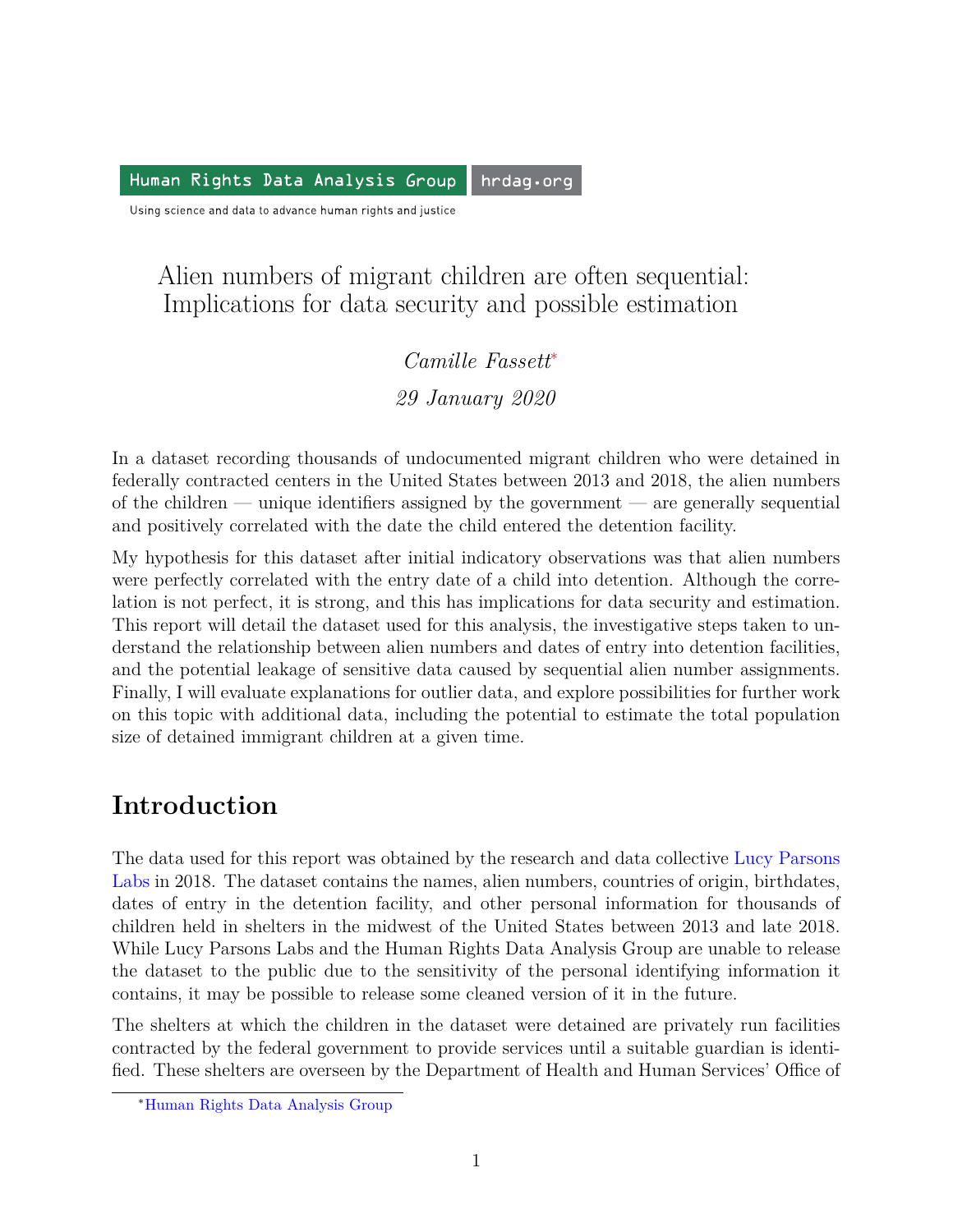Refugee Resettlement (ORR). Some of the children were ultimately reunited with a relative living in the United States, while others were reunited with a parent in ICE custody. Others still were deported from the country, or turned over to ICE custody once the child turned 18. The records in the dataset detail the schedules, daily lives, family histories, and ultimate releases from detention.

# **Outside information**

United States Citizenship and Immigration Services (USCIS) is a government agency, nested within the Department of Homeland Security, that manages the United States immigration system. USCIS notes on its website that: "USCIS Number, or Alien Registration Number, Alien Number, or A-Number, is a unique, 9-digit number assigned to a noncitizen by the Department of Homeland Security that is listed on the front of Permanent Resident Card (Green Card)."

A version of the West Virginia Income Maintenance Manual chapter on Aliens, Refugees and Citizenship, posted [online](https://dhhr.wv.gov/bcf/Services/familyassistance/PolicyManual/Documents/Chapter%2018/ch18_1.pdf) by the West Virginia Department of Health and Human Services, clarifies that alien numbers are assigned by local Field Control Offices that process the earliest action related to the individual. This seems consistent with our hypothesis that alien numbers are generally assigned sequentially; however, it is unclear whether they would be assigned sequentially within a given pre-numbered folder jacket.

A [report by the Government Accountability Office \(GAO\) in December 2019](https://www.gao.gov/assets/710/703032.pdf) wrote that its internal analysis of ICE data showed that the number of arrests of juveniles varied, but increased overall, from calendar years 2015 through 2018.

"The Number of Arrests of Juveniles Increased Overall. The number of ERO (Enforcement and Removal Operations) arrests of juveniles increased overall by 53 percent from calendar years 2015 through 2018, as shown in figure 29.2 During the two years the Priority Enforcement Program was in effect, ERO arrests of juveniles increased 47 percent (from 887 arrests in 2015 to 1,307 arrests in 2016). Following issuance of the 2017 DHS memo, ERO arrests of juveniles increased 76 percent in calendar year 2017 (2,294 arrests), and decreased 41 percent in calendar year 2018 (1,361 arrests)."

Since the overall arrest count of undocumented juveniles has increased in recent years, it follows that the number of children that are held in private detention facilities has likely also increased in the same time frame.

# **Data and Graphs**

While looking closely at the dataset during the process of cleaning and standardization for potential analysis, we realized that for many sets of siblings, or for parents and children, the alien numbers were only one number apart from one another. When we saw the alien numbers clustered together, we wondered if they were assigned sequentially. This discovery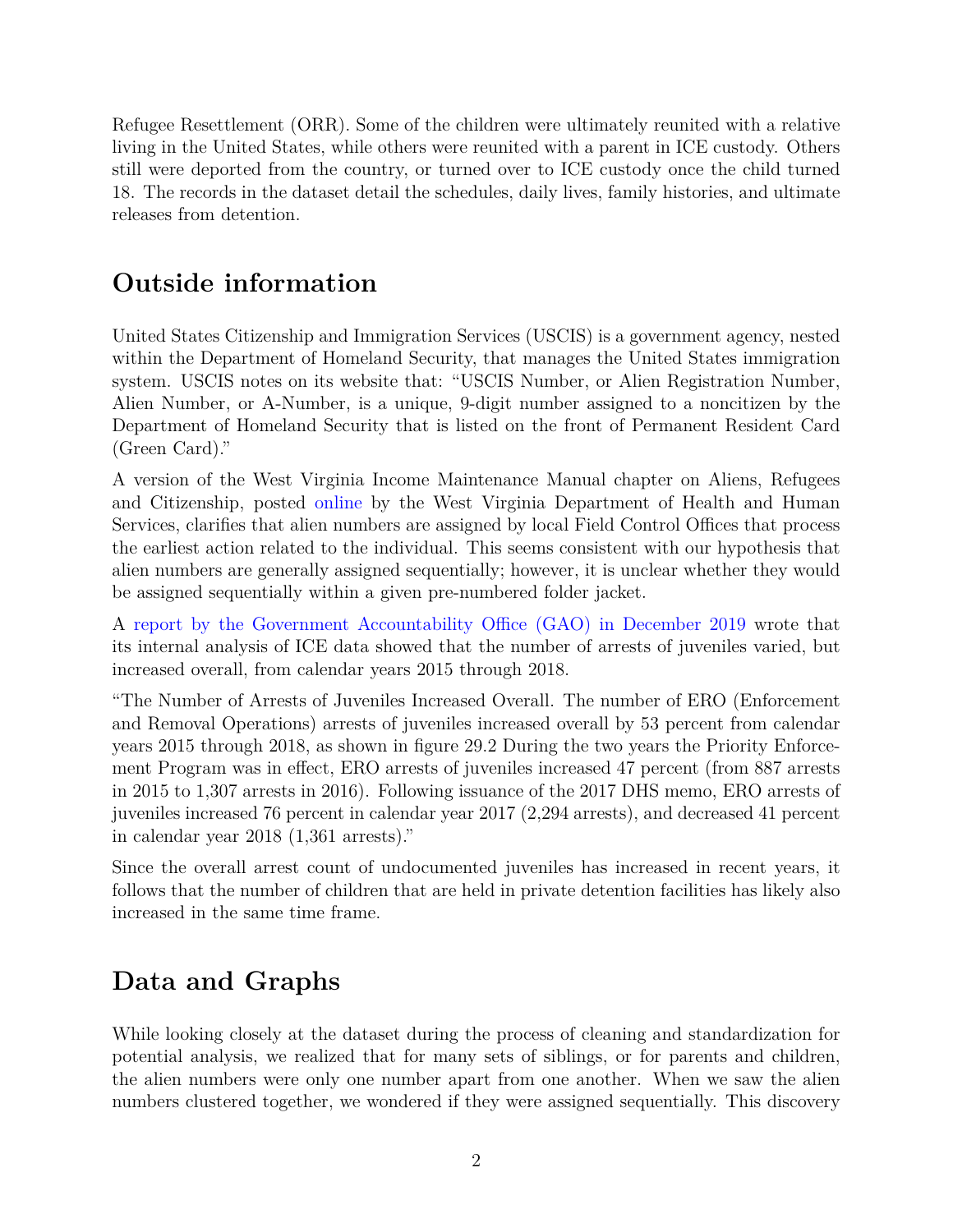led to our hypothesis that alien numbers are highly correlated with entry dates into detention, which if true could make estimating the total population of detained children possible.

Alien numbers—generally comprised of 9 digits—are assigned not only to detained migrants, but to any non-citizen remaining in the United States for some length of time, such as greencard holders. Thus, if given an alien number with no additional information, it would be difficult to determine if the individual were a documented visa holder, or an undocumented immigrant detained by a border agency.

The total number of unique alien numbers extracted from the documents is 6,947. However, because the dataset also contains limited information about relatives of the children in custody, a small amount of these alien numbers are associated with parents rather than children. For the purposes of our analysis, only alien numbers with an associated entry date into detention were included. This reduced the frequency of non-child alien numbers in the dataset for analysis, but did not completely eliminate it. The number of unique alien numbers with associated entry dates is 5,076.

Our assumption upon discovering the close alien numbers among relatives was that alien numbers would rank-order correlate perfectly with entry dates. They do not, and in parts III and IV of this report, I will detail outlier data points and explore possibilities for breaks from the trend.

Alien numbers and entry dates into detention centers are positively, but not perfectly, correlated with a rank order correlation of 0.38. This is the number without removing any outliers, even known outliers — such as data points confirmed to be associated with a parent or an incorrect entry date. The alien numbers and their associated entry dates are shown in Figure [1.](#page-2-0)



Figure 1: Distribution of alien numbers from 2013–2018

<span id="page-2-0"></span>If my hypothesis that alien numbers increase sequentially were correct, we would expect to see a linear increase in alien numbers over time. Figure [1](#page-2-0) shows that alien numbers are generally higher over time — as time goes by, alien numbers tend to increase.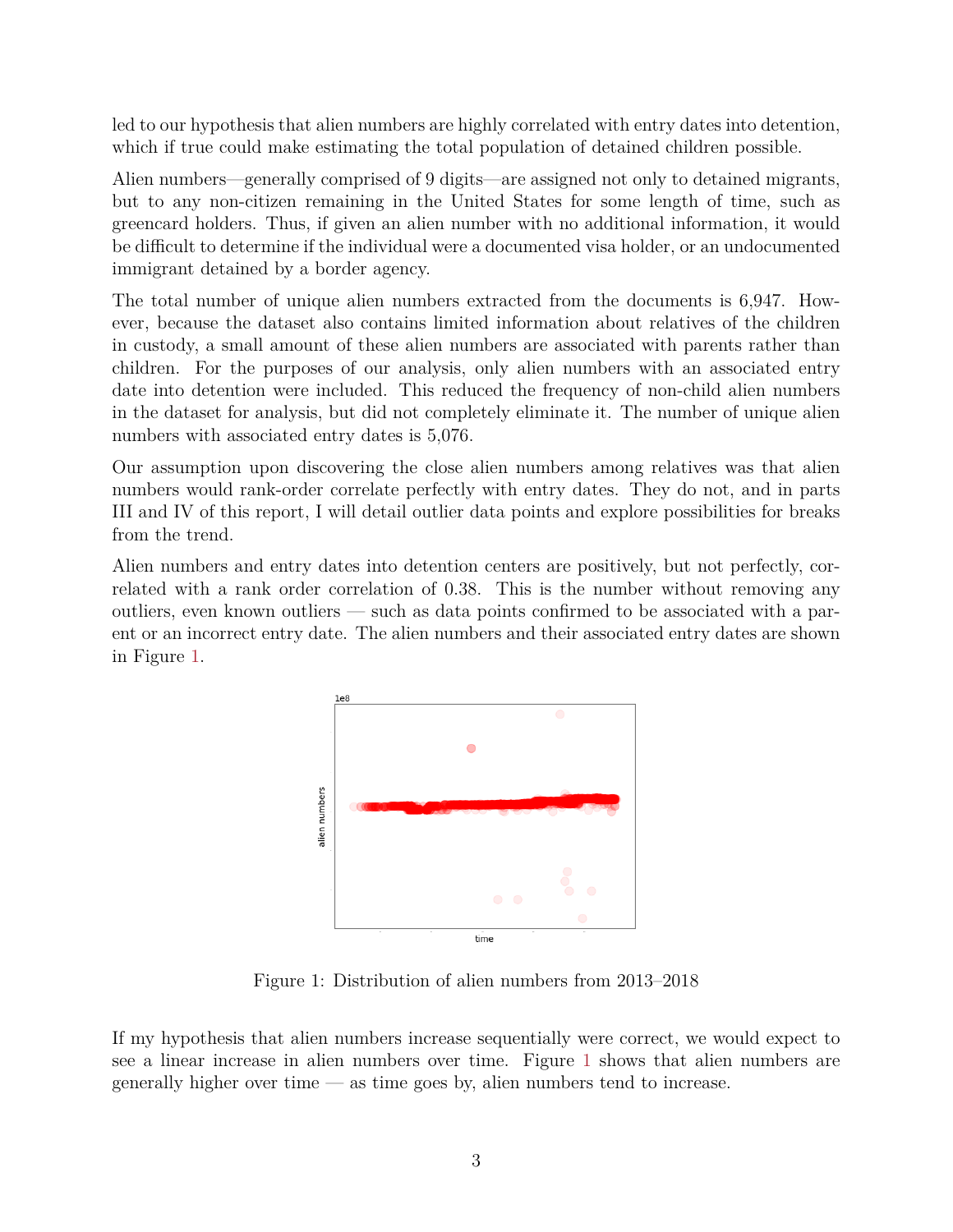

<span id="page-3-0"></span>Figure 2: Distribution of alien numbers with a detention entry date in 2016

Zeroing in on 2016 shown in Figure [2,](#page-3-0) we see observe several outliers  $-$  low alien numbers.



Figure 3: Histogram of alien number differences

<span id="page-3-1"></span>To generate the histogram in Figure [3,](#page-3-1) the differences were taken from a list of sorted alien numbers. In other words, for each alien number in that list, the difference would be the value of the alien number in the previous index position minus this alien number. The distribution of differences is heavily centered on low positive numbers — meaning that generally, the alien numbers increment consecutively and gradually.

26 percent of these alien numbers are perfectly sequential, or have a difference (or lag) of one. Alien numbers cannot have a difference of zero, because alien numbers are unique.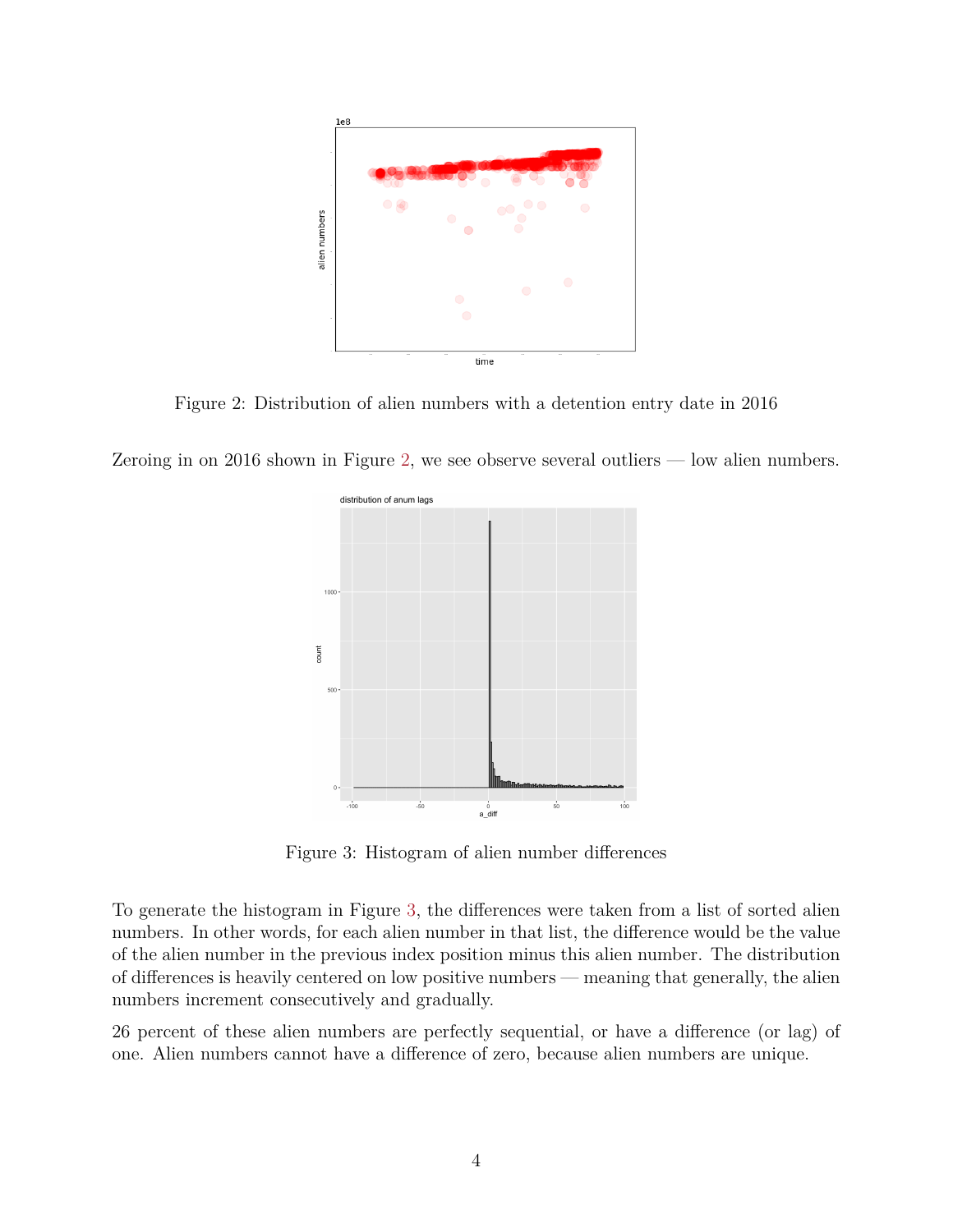

Figure 4: Histogram of entry date differences

<span id="page-4-0"></span>The distribution of the frequency of differences in entry dates seen in Figure [4](#page-4-0) shows a high concentration of differences in entry dates of zero. This is the case when two people with sequential alien numbers have the same entry date.

Approximately 83 percent of date differences are greater than or equal to one, meaning that in most cases, alien numbers increase as time goes by. The remaining 17 percent that have a date difference of less than zero, meaning the entry date occurs prior to that of the preceding alien number. These 17 are outliers.

### **What we know, and what we don't**

Based on our analysis of the dataset, we believe alien numbers are sequential in time, and are potentially assigned in blocks. However, there is some "noise" in our dataset, and the correlation between entry dates into detention and alien numbers is not perfect.

A possible reason for some of this noise is that some alien numbers are those of a relative rather than a child. However, in all likelihood the most significant contributor is that the entry dates in the dataset — which are dates of entry into specific detention facilities — are not the dates that the children were assigned their alien numbers. There are many reasons why this could be the case — children could have been assigned alien numbers at earlier dates, but then be transferred between detention centers as space became available, or held by government agencies for some length of time, or even have entered detention multiple times in their lives.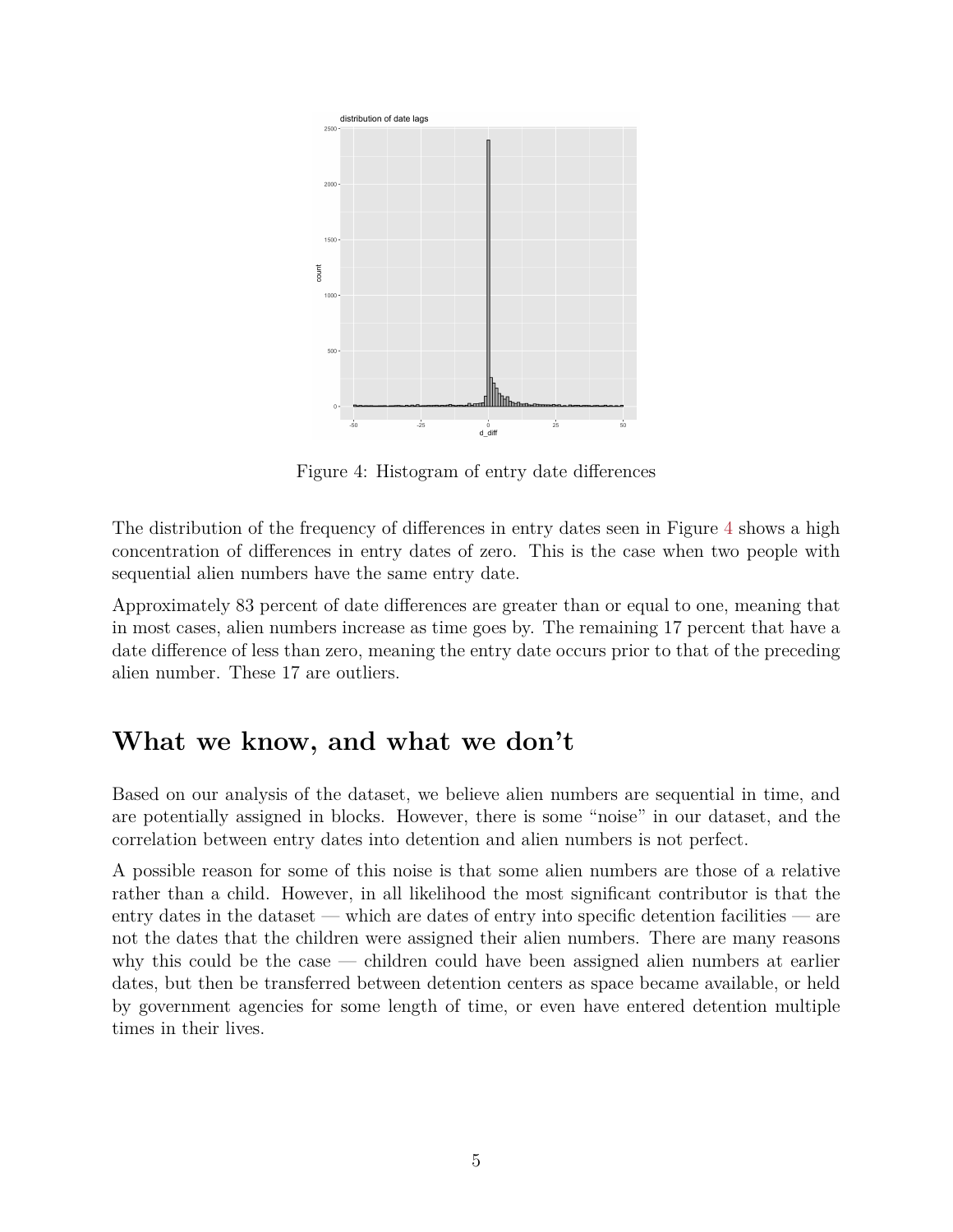### **Outliers**

For the year 2016, I manually reviewed the information available in the dataset for the children with the lowest alien numbers, which, as is visible in the 2016 scatterplot above, are the most obvious outliers. There were previously several additional outliers in this group of low alien numbers, but those were identified to be numbers of older relatives rather than children, and consequently, their entry dates are likely different from the children in this dataset. All but two of the remaining alien numbers that are associated with children have birthdates between the years of 1998 and 2003.

The children with low alien numbers are among the older in the dataset. As mentioned previously, a possible explanation for the unexpectedly low alien numbers in these cases is that these children were assigned their a-numbers at an earlier date  $-$  i.e. a child could have been detained and assigned an alien number several years prior, but could have been deported and later entered into detention again in 2016 after coming back to the United States. There is not sufficient information in this dataset to investigate this possibility further.

An alternate explanation for the inconsistencies among alien numbers and entry dates is that if the alien numbers are indeed handed out in blocks by location or field office, the numbers would only be sequential for a given locale. For example, if children detained at facility A were issued alien numbers 1-100, and facility B were issued 101-200, all of the children in facility B would have higher alien numbers regardless of their detention or processing dates. It could be possible to detect this with further work.

#### **Possibilities for future work**

With more information — such as that sufficient to determine the size of the pre-numbered alien number folder jackets, the locations of the Field Control Offices that assigned them, and the dates children were assigned alien numbers (rather than the dates they entered a given private facility)— further data science, analysis, and predictive modeling work could be possible.

Please do not hesitate to get in touch (email: camillefassett [at] gmail [dot] com) if anyone would like to share data, propose ideas for collaboration, or has tips about corroborating datasets.

Estimation possibilities could include:

- The ratio of detained children in ORR custody, compared to all other recipients of alien numbers (detained adults, non-citizen residents of the United States, etc)
- The number of total children in detention for a given time
- How the number of detained children changed with regard to certain policy changes and known events (i.e., Trump's zero tolerance policy)

[During World War II,](https://www.warhistoryonline.com/instant-articles/the-german-tank-problem.html) the Allies successfully used the practice of estimating the total size of a set from a much smaller sample within it, in what would become one of the most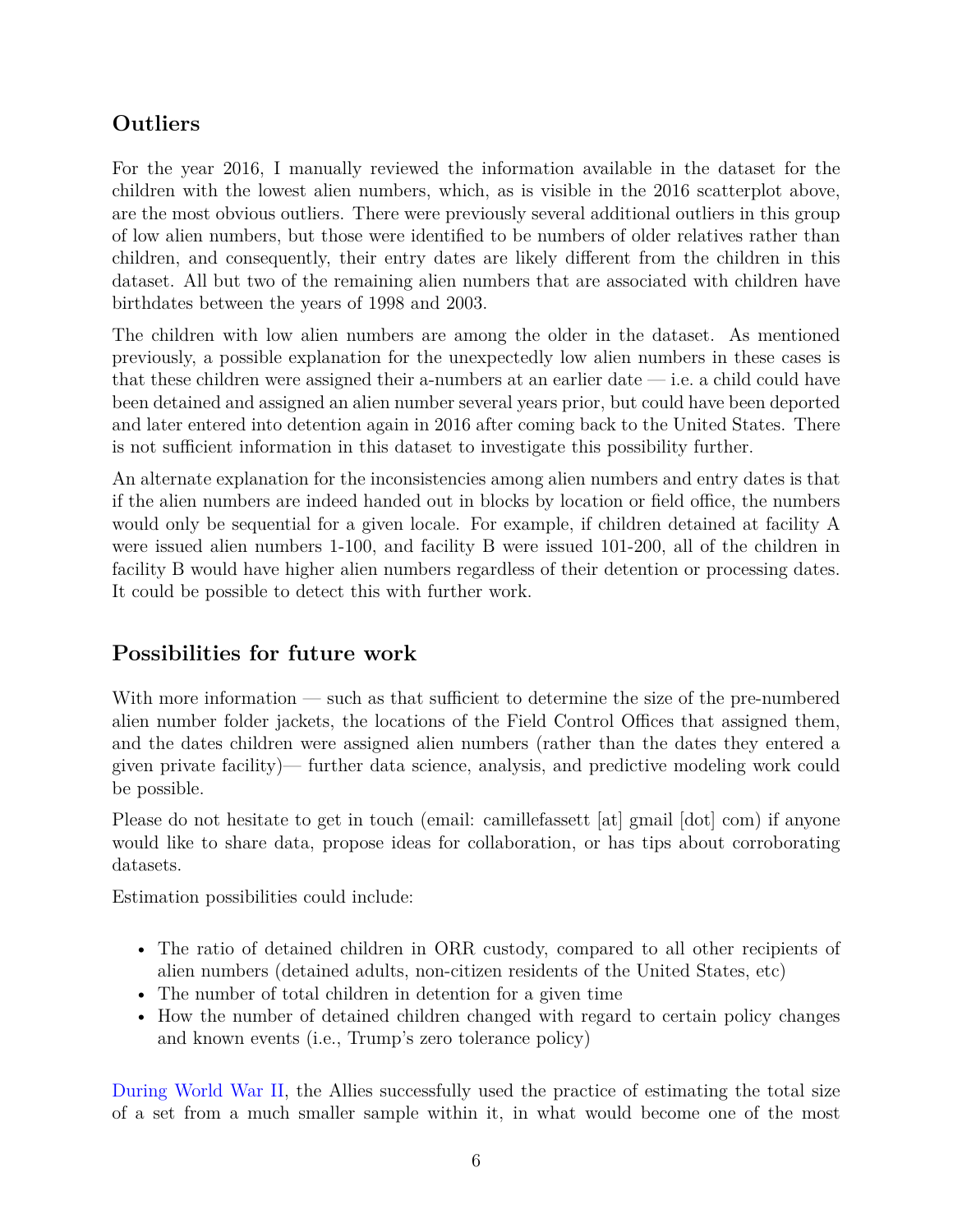famous examples. The Allies preserved German military equipment in the hopes of using it for intelligence gathering purposes, and had access to a small number of serial numbers from German tanks. Allied statisticians correctly guessed that the tanks were numbered sequentially, and were able to estimate from the sample serial numbers the total number of German tanks each month.

Similar estimation methods could be used on this dataset. If alien numbers are assigned in blocks, it could be possible to estimate the number of children within a given detention facility. It could also be possible to determine the detention facility at which a child with a known alien number is being held.

# **Conclusion**

Alien numbers being sequential could make possible estimations of the population of various categories of non-U.S. citizens, such as detained children. This estimation could serve as a means to corroborate or interrogate reported numbers of people in ORR custody. In light of current and widespread reports of abuse of migrants in border agency custody in the United States, third-party validation of government-reported data would be valuable, and there would be enormous public interest value in knowing the total numher of children in detention.

At the same time, patterns in alien number assignments pose risks to the security of the data of non-U.S. Citizens. Knowledge about alien number assignments could make it possible to make conclusions about detained migrants over time, but it also could have significant implications for the security of immigrants' data and identities. If one is aware of this and has sufficient other pieces of information, one could infer sensitive information about an immigrant, or personal details about their history.

When talking about sensitive data, I draw a distinction between potential for identification (a person's name, for example) and authentication (a password). However, problematic or not, some information — including social security and alien numbers, but also sometimes birthdates — are used for both purposes. Social security or alien numbers are unique identifiers used by the government, but are also used to authenticate a person's identity for the purposes of banking or health care access.

Even the knowledge that alien numbers are not randomly generated means that it is possible to guess real alien numbers, which in combination with other kinds of information could be used to impersonate that person and gain access to their accounts.

Conversely, with enough details about a migrant — such as the date they arrived to the United States and the Field Control Office that first processed them — it could be possible to infer their alien number, or narrow it down to a small range of numbers.